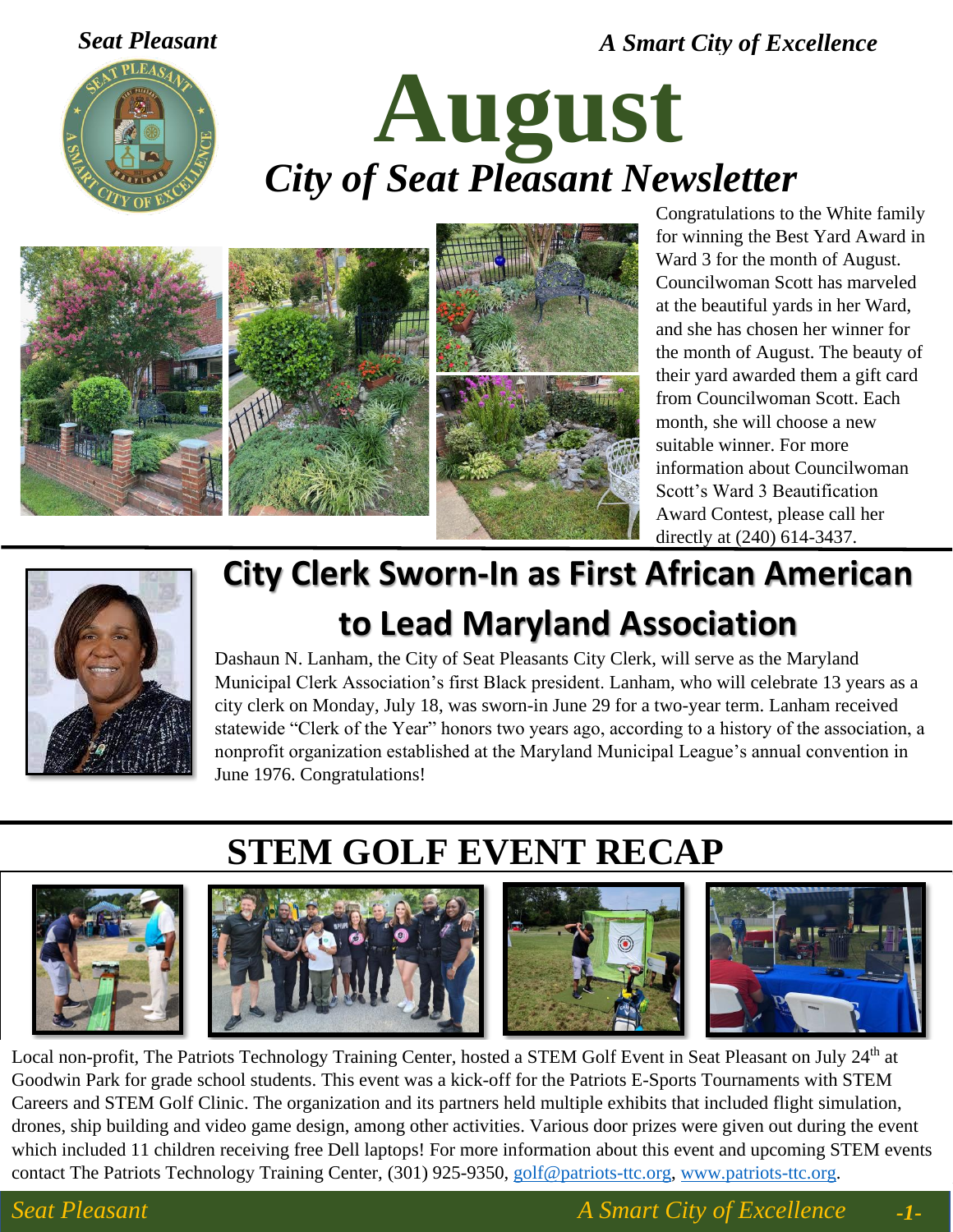### City Council Monthly Meeting & Legislation Action Office of the City Clerk

July 2021

#### **Tuesday, July 6, 2021, Special/Closed Session**

#### **Monday, July 12, 2021, Regular Work Session**

Resolution R-22-01 Declaration and Consent for Council Recess **Approved 7-0-0**

#### **Monday, July 12, 2021, Public Session**

There was no legislation introduced at this meeting.

The Meeting Minutes for the month of June were *Approved 6-0-0*

The City Council will be on recess for the month of August. The meetings for September will be as follows:

Regular Work Session, Monday, September 13, 2021, at 6:00p.m. via Zoom Webinar. Public Session, Monday, September 13, 2021, at 8:00p.m. via Zoom Webinar.

All meetings are open to the public with comments being taken in the Public Session. During the COVID-19 the City Council meetings will be held via Zoom with citizens being provided access to join the meeting from the city's website. All citizens are required to register for the Zoom meetings.

Copies of legislation and approved meeting minutes can be found on the City's website www.seatpleasantmd.gov or by contacting the City Clerk Dashaun N. Lanham, CMC directly on 301-336-2600.

#### **CITY OF SEAT PLEASANT BOARDS AND COMMISSION**

The City of Seat Pleasant City Council is seeking energetic residents that have a desire to serve their community on the following Boards and Commission. The interested parties shall contact the City Clerk and **complete the application by Friday, August 31, 2021**

#### **Ethics Commission and Personnel Appeals Board**

The City of Seat Pleasant Ethics Commission and Personnel Appeals Board consists of five members each who will be appointed by the Seat Pleasant City Council.

Please contact the **office of the City Clerk** by e-mail at **dlanham@seatpleasantmd.gov** to obtain an application.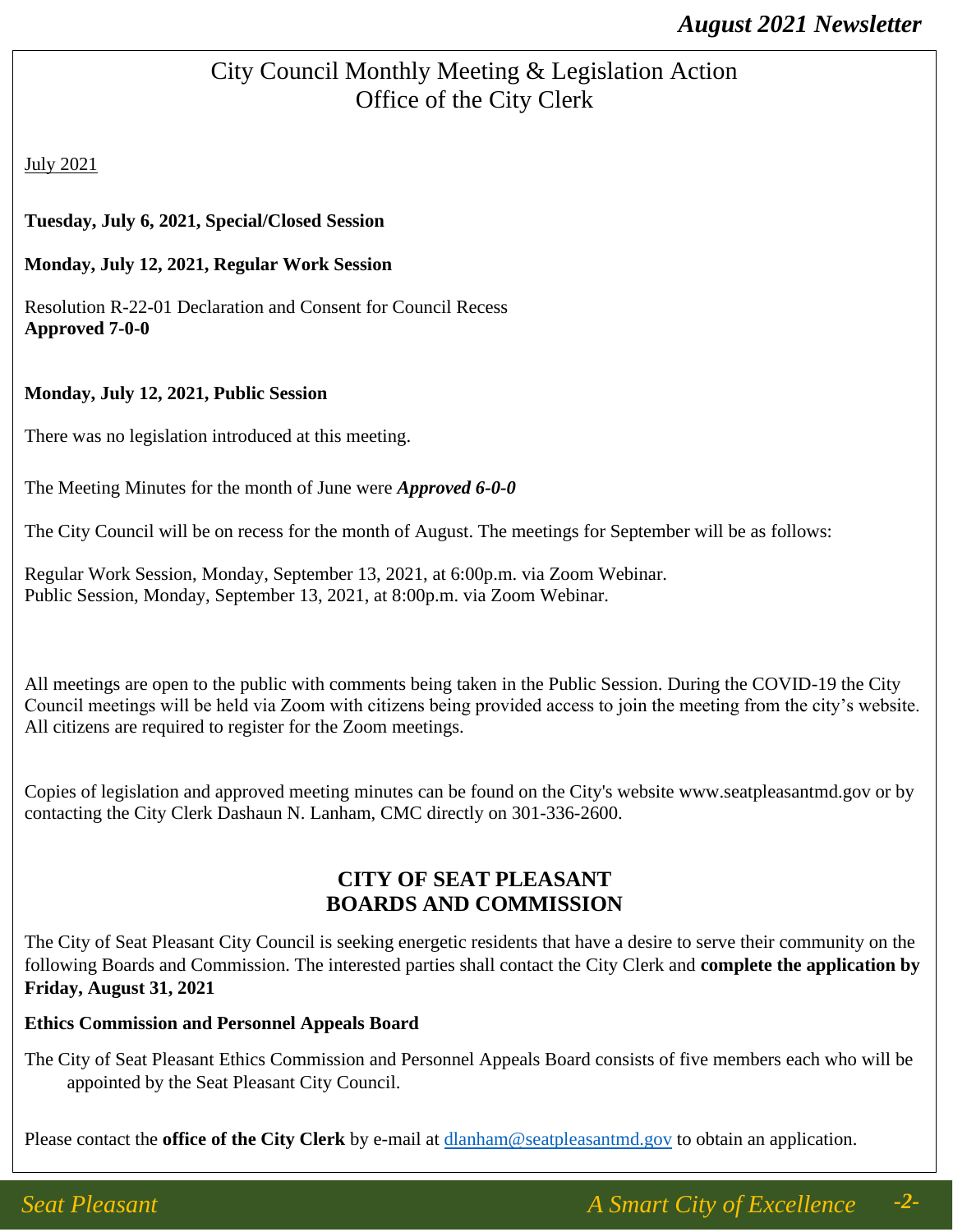### *August 2021 Newsletter*





(While they Last)

- 1. (Temporary Location) **Carmody Hills Baptist Church:** 6501 Seat Pleasant Drive, Capitol Heights, MD 20743
- 2. (Pharmacy) **CVS Seat Pleasant**: 5922 Martin Luther King Jr. Highway, Seat Pleasant, MD 20743 800-746-7287,<https://www.cvs.com/immunizations/covid-19-vaccine>



# **RECYCLING DO'S**

# **AND DON'T'S**

### **DO RECYCLE:**

- **Paper- Cardboard, Cartons, Newspapers, Books**
- **Plastic- Bottles, Cups, Containers**
- **Metal- Steel, Aluminum, Bottles, Cans, Containers**
- **Glass- Bottles, Jars**

# **DON'T RECYCLE:**

- **Styrofoam**
- **Plastic bags, Plastic Wrap**

**RECYCLING WILL NOT BE COLLECTED IF UNACCEPTABLES ARE IN THE BIN.**

#### **DO NOT PUT PLASTIC BAGS IN YOUR RECYCLING BIN.**



**[www.seatpleasantmd.gov](http://www.seatpleasantmd.gov/)**

**City Hall: 301 336 2600**